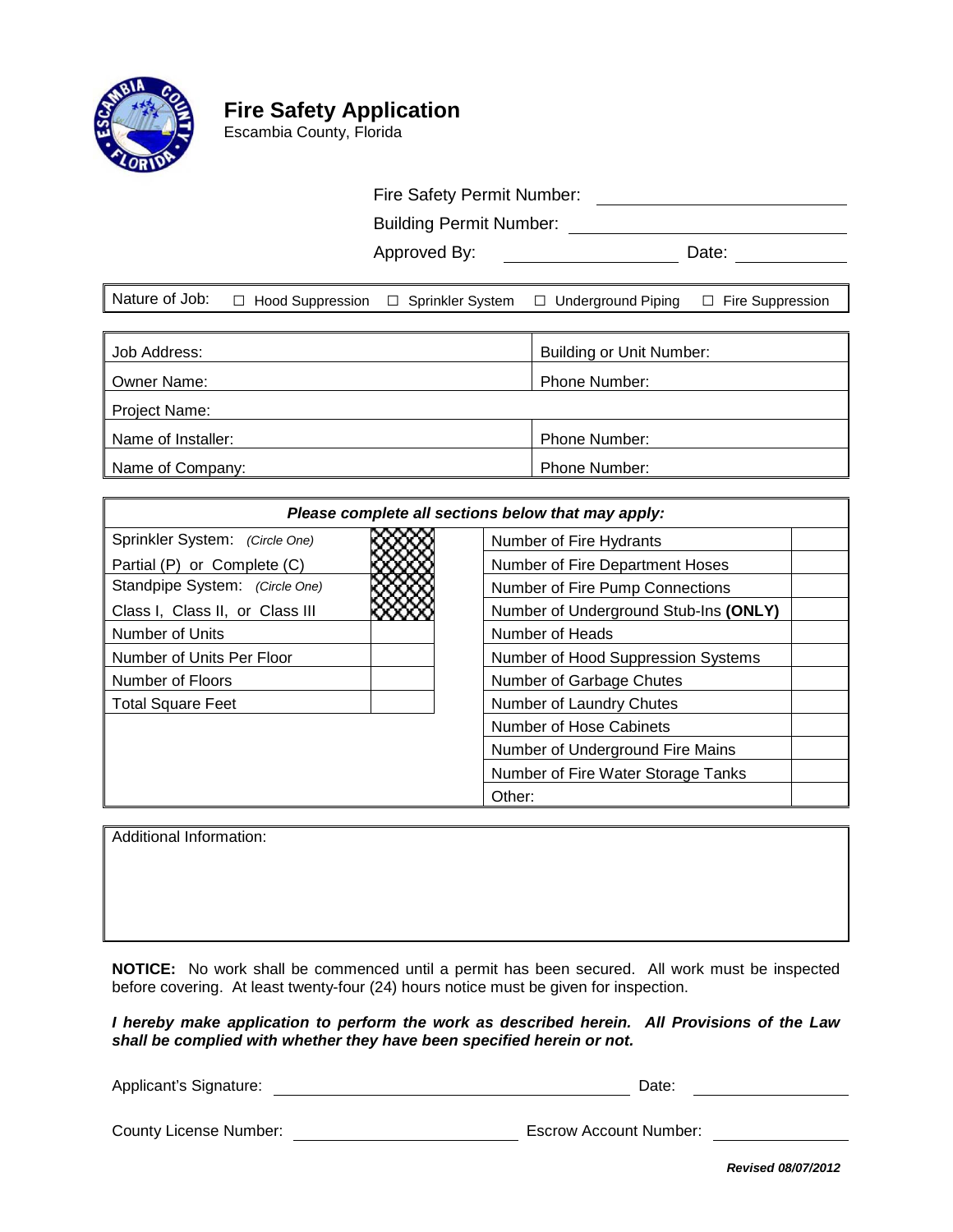

### **FIRE PREVENTION DIVISION PUBLIC SAFETY BUREAU**

# FIRE PUMP PLANS SUBMITTAL CHECKLIST NFPA 20, (2007 EDITION)

The following Fire Pump Plans Submittal Checklist is required information for Fire Pump Installation permit review. Use of the form does not guarantee that plans will be accepted on the first submittal, but will aid in reducing the number of re-submittals required due to the lack of information or conflicting information being provided. T**his checklist should not be considered to be all-inclusive. Additional information may be required. Use of this checklist will not eliminate the requirement for a good knowledge and understanding of NFPA 20.**

For issuance of the Installation of Stationary Pumps for Fire Protection permit and prior to any installation and inspection request, the following information and/or forms shall be completed, submitted and approved.

- □ **Completed & approved permit application.**
- **□ Include payment for permit fees.**
- **□ Three (3) sets of shop drawings/plans.**

*Any material installed or work performed prior to the issuance of a permit will be subject to two times the permit fee and/or required to be removed. A hard copy of the permit and an the approved set of plans are required to be maintained on the Job site at all times and must be on site prior to any work being performed unless a limited early start request has been granted. Limited early start requests are considered on a case by case basis, are required to be submitted in writing on letter head and are not automatically granted.* 

□ **5.2.1** Stationary pumps shall be selected based on the conditions under which they are to be installed and used.

□ **5.2.2** The pump manufacturer or its authorized representative shall be given complete information concerning the liquid and power supply characteristics.

 $\Box$  5.2.3 A complete plan and detailed data describing pump, driver, controller, power supply, fittings, suction and discharge connections, and liquid supply conditions shall be prepared for approval.

□ **5.2.4** Each pump, driver, controlling equipment, power supply and arrangement, and liquid supply shall be approved by the authority having jurisdiction for the specific field conditions encountered.

□ **5.12.1\* General Requirements.** The fire pump, driver, controller, water supply, and power supply shall be protected against possible interruption of service through damage caused by explosion, fire, flood, earthquake, rodents, insects, windstorm, freezing, vandalism, and other adverse conditions.

□ **5.12.1.1.1\*** Indoor fire pumps in high-rise buildings shall be physically separated or protected by 2 hour fire-rated construction.

□ **5.12.1.1.2** Indoor fire pumps in non-high-rise buildings shall be physically separated or protected by fire-rated construction in accordance with Table 5.12.1.1.2.**.**

□ **5.12.1.1.3** Location and access to the fire pump room shall be pre-planned with the fire department.

□ **5.12.1.1.4** Rooms containing fire pumps shall be free from storage and penetrations not essential to the operation of the pump and related components.

□ **5.12.1.2.1** Fire pump units located outdoors shall be located at least 50 ft (15.3 m) away from any exposing building.

□ **5.12.1.2.2** Outdoor installations also shall be required to be provided with protection against possible interruption in accordance with 5.12.1.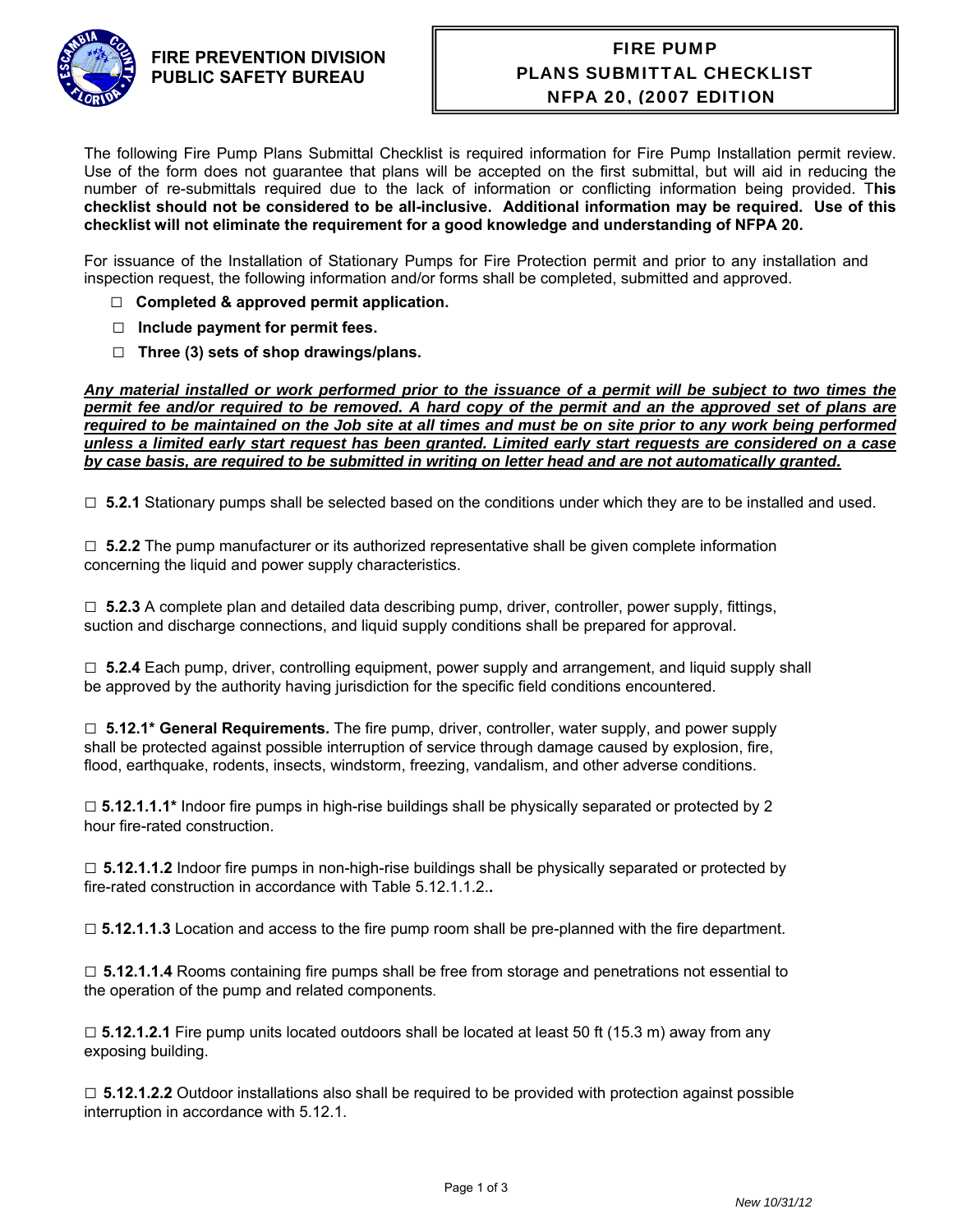

## **FIRE PREVENTION DIVISION PUBLIC SAFETY BUREAU**

# FIRE PUMP PLANS SUBMITTAL CHECKLIST NFPA 20, (2007 EDITION)

#### □ **5.12.1.3 Fire Pump Buildings or Rooms with Diesel Engines.**

Fire pump buildings or rooms enclosing diesel engine pump drivers and day tanks shall be protected with an automatic sprinkler system installed in accordance with NFPA 13, *Standard for the Installation of Sprinkler Systems*.

□ **5.12.2.1** An approved or listed source of heat shall be provided for maintaining the temperature of a pump room or pump house, where required, above 40°F (5°C).

□ **5.12.2.2** The requirements of 11.6.5 shall be followed for higher temperature requirements for internal Combustion engines.

□ **5.12.3 Normal Lighting.** Artificial light shall be provided in a pump room or pump house.

□ **5.12.4.1** Emergency lighting shall be provided in accordance with NFPA *101*, *Life Safety Code* 

□ **5.12.4.2** Emergency lights shall not be connected to an engine-starting battery.).

□ **5.12.5 Ventilation.** Provision shall be made for ventilation of a pump room or pump house.

□ **5.12.6.1** Floors shall be pitched for adequate drainage of escaping water away from critical equipment such as the pump, driver, controller, and so forth.

□ **5.12.6.2** The pump room or pump house shall be provided with a floor drain that will discharge to a frost-free location.

□ **5.14.3.4** The size of that portion of the suction pipe located within 10 pipe diameters upstream of the pump suction flange shall be not less than that specified in Section 5.25.

□ **5.19.1.1\*** A fire pump installation shall be arranged to allow the test of the pump at its rated conditions as well as the suction supply at the maximum flow available from the fire pump.

□ **11.6.6.1** The sequence for emergency manual operation, arranged in a step-by-step manner, shall be posted on the fire pump engine.

□ **14.1.3\*** The installing contractor shall furnish a certificate for flushing and hydrostatic test prior to the start of the fire pump field acceptance test.

#### □ **14.2 Field Acceptance Tests.**

□ **14.2.1** The pump manufacturer, the engine manufacturer (when supplied), the controller manufacturer, and the transfer switch manufacturer (when supplied) or their factory authorized representatives shall be present for the field acceptance test. *(See Section 5.4.)*

□ **14.2.2\*** All the authorities having jurisdiction shall be notified as to the time and place of the field acceptance test.

 $\square$  **14.2.3** All electric wiring to the fire pump motor(s), including control (multiple pumps) interwiring, normal power supply, alternate power supply where provided, and jockey pump, shall be completed and checked by the electrical contractor prior to the initial startup and acceptance